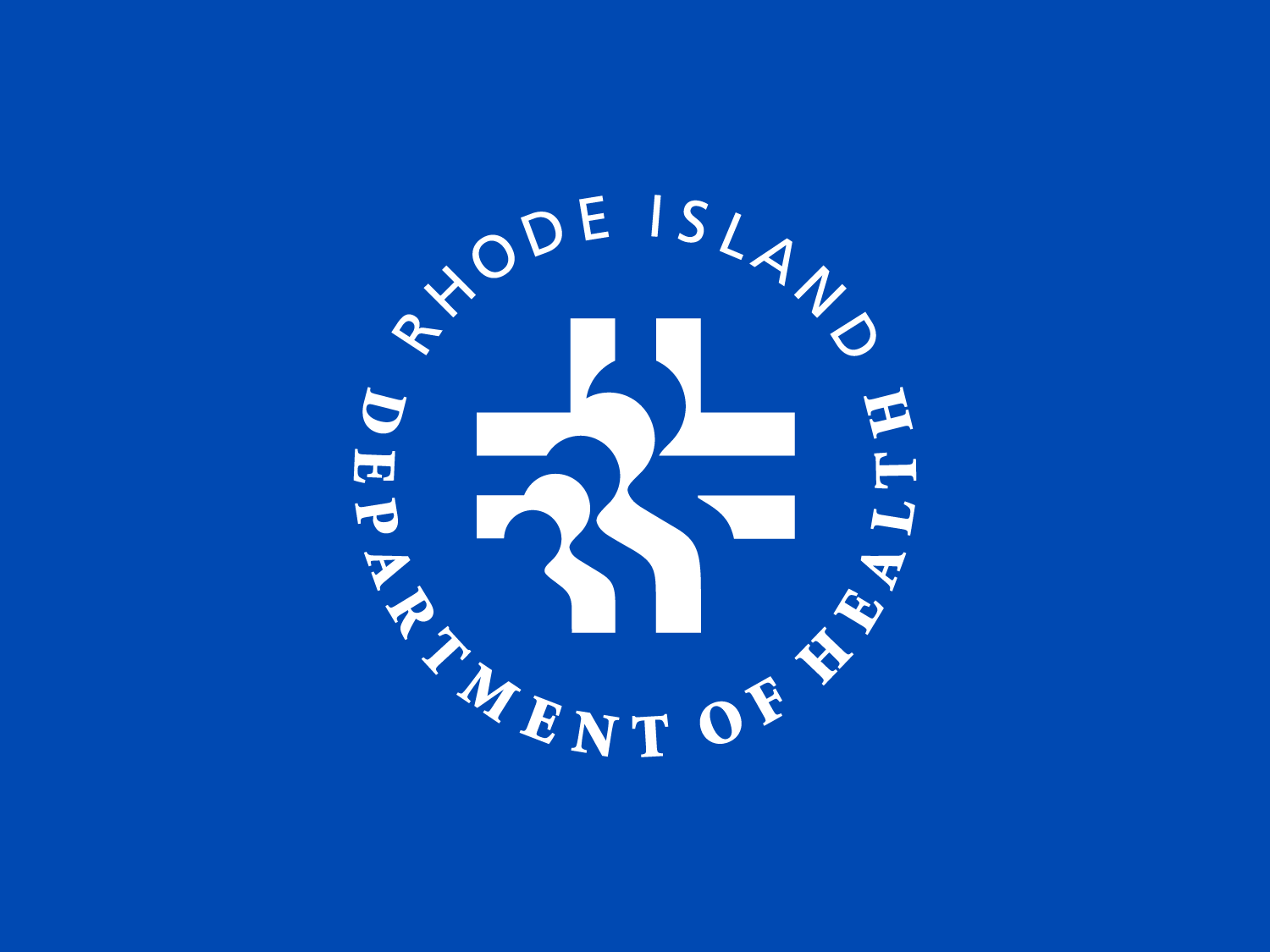

# **Tuberculosis Surveillance Annual Report, 2016-2020**

Rhode Island Department of Health Division of Preparedness, Response, Infectious Disease, and Emergency Medical Services Center for HIV, Hepatitis, STD, and TB Epidemiology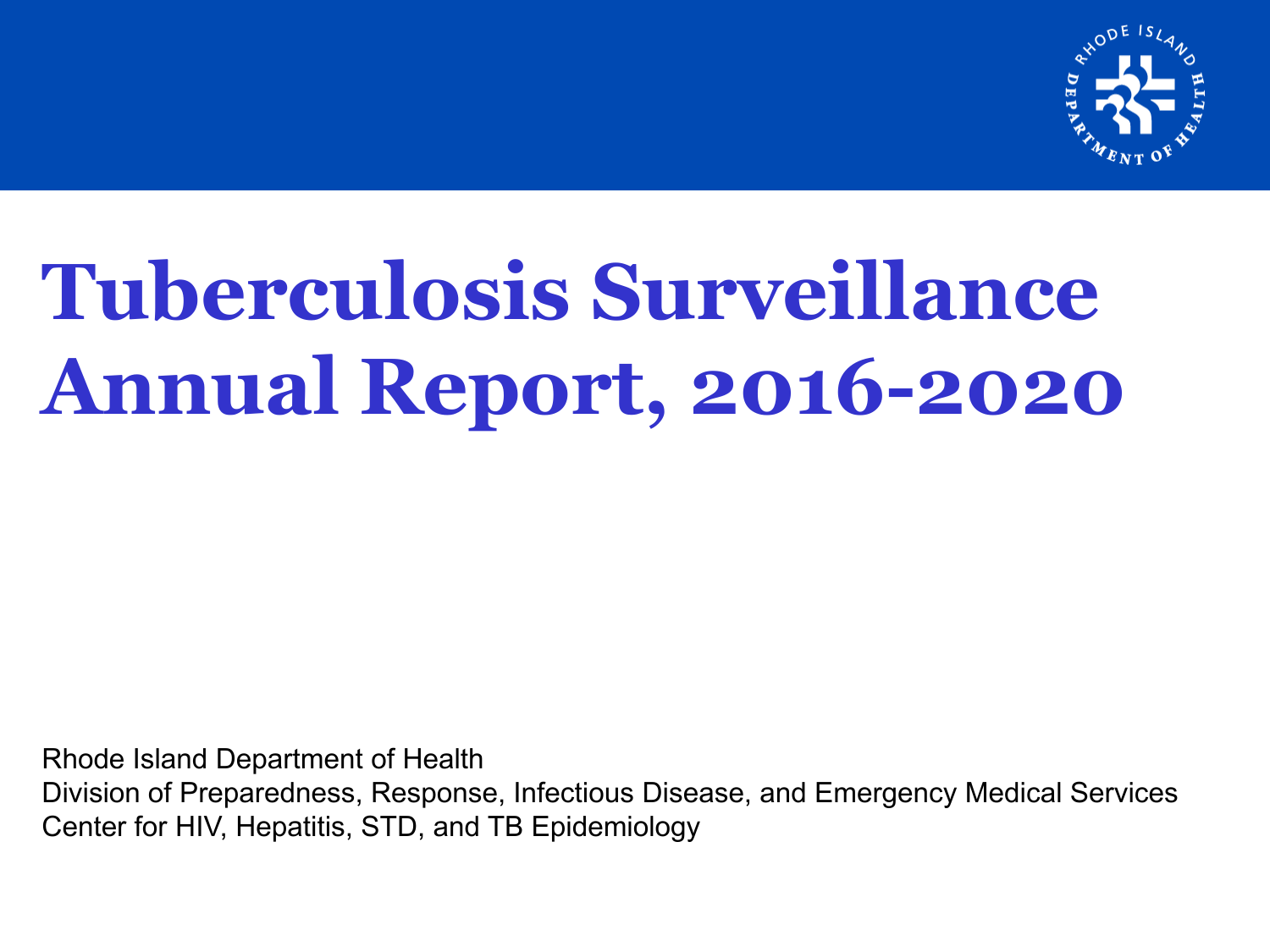# **About Tuberculosis**



- Tuberculosis (TB) is caused by the *Mycobacterium tuberculosis* bacteria.
- TB bacteria are spread through the air and are transmitted by those with infectious active disease in the lungs or throat (pulmonary TB).
- Many people in Rhode Island (~15% of foreign born persons) have latent TB infection (LTBI). Those with LTBI have no symptoms and cannot spread TB bacteria.
- About 5-10% of people with LTBI will develop active TB disease in their lifetime; treatment reduces this risk.
- Symptoms of active pulmonary TB disease include cough, fever, night sweats, hemoptysis (coughing up blood), and weight loss.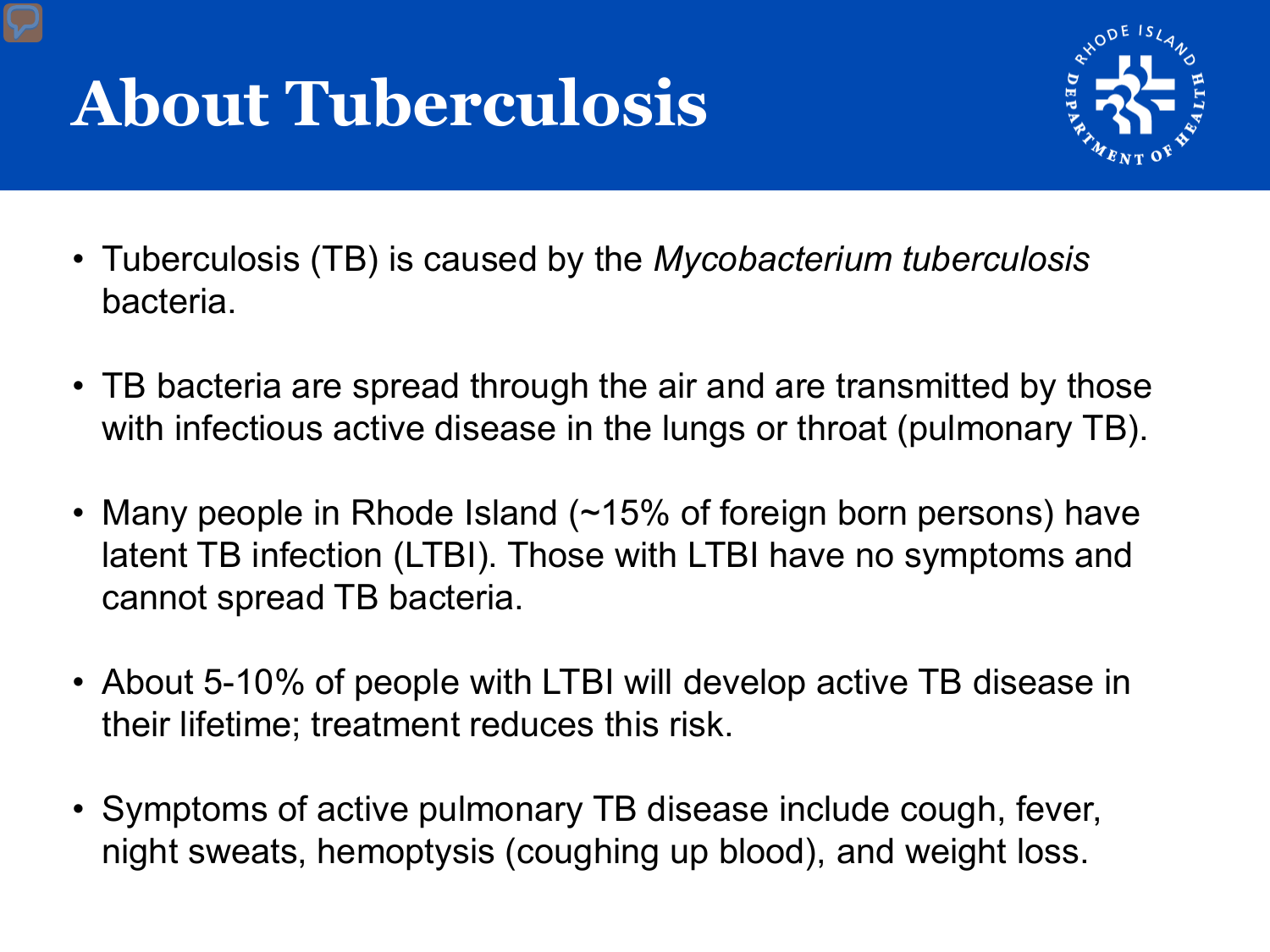#### **Data Overview, Tuberculosis in Rhode Island, 2020**



- In 2020, there were 8 cases of active TB disease:
	- 87% foreign born
	- 13% U.S. born
- The incidence rate was 0.8 cases of active disease per 100,000 population.
- Cases decreased by 43% from 2019 to 2020
- The highest rates of TB disease were seen in Providence County.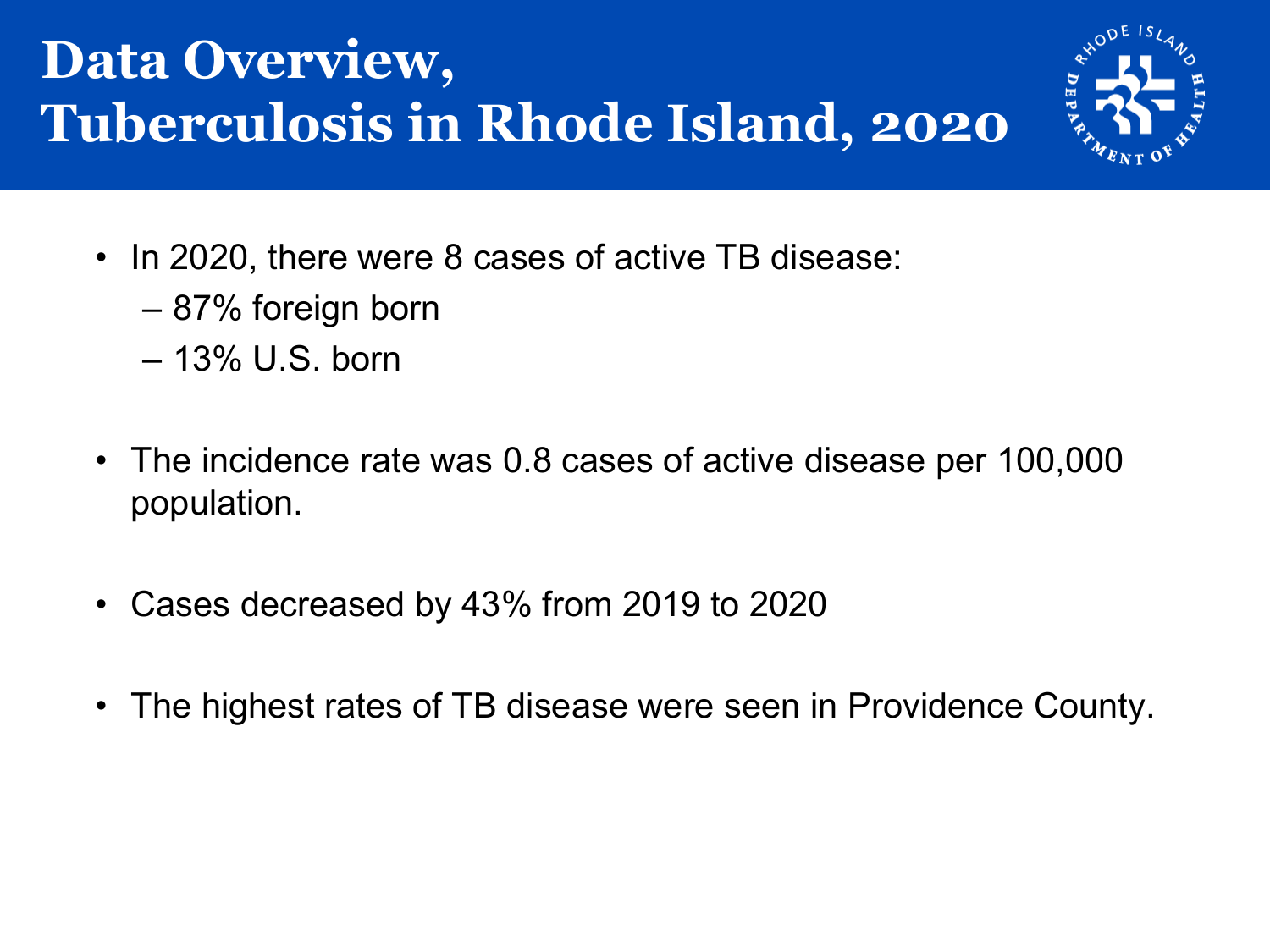### **Reported Cases of Tuberculosis, Rhode Island, 2016-2020**





Figure 1. In 2020, there were 8 cases of Active Tuberculosis in Rhode Island, at a rate of 0.8 cases per 100,000 population. This rate has fluctuated over the last 5 years, with a peak in 2018 and previously 2015.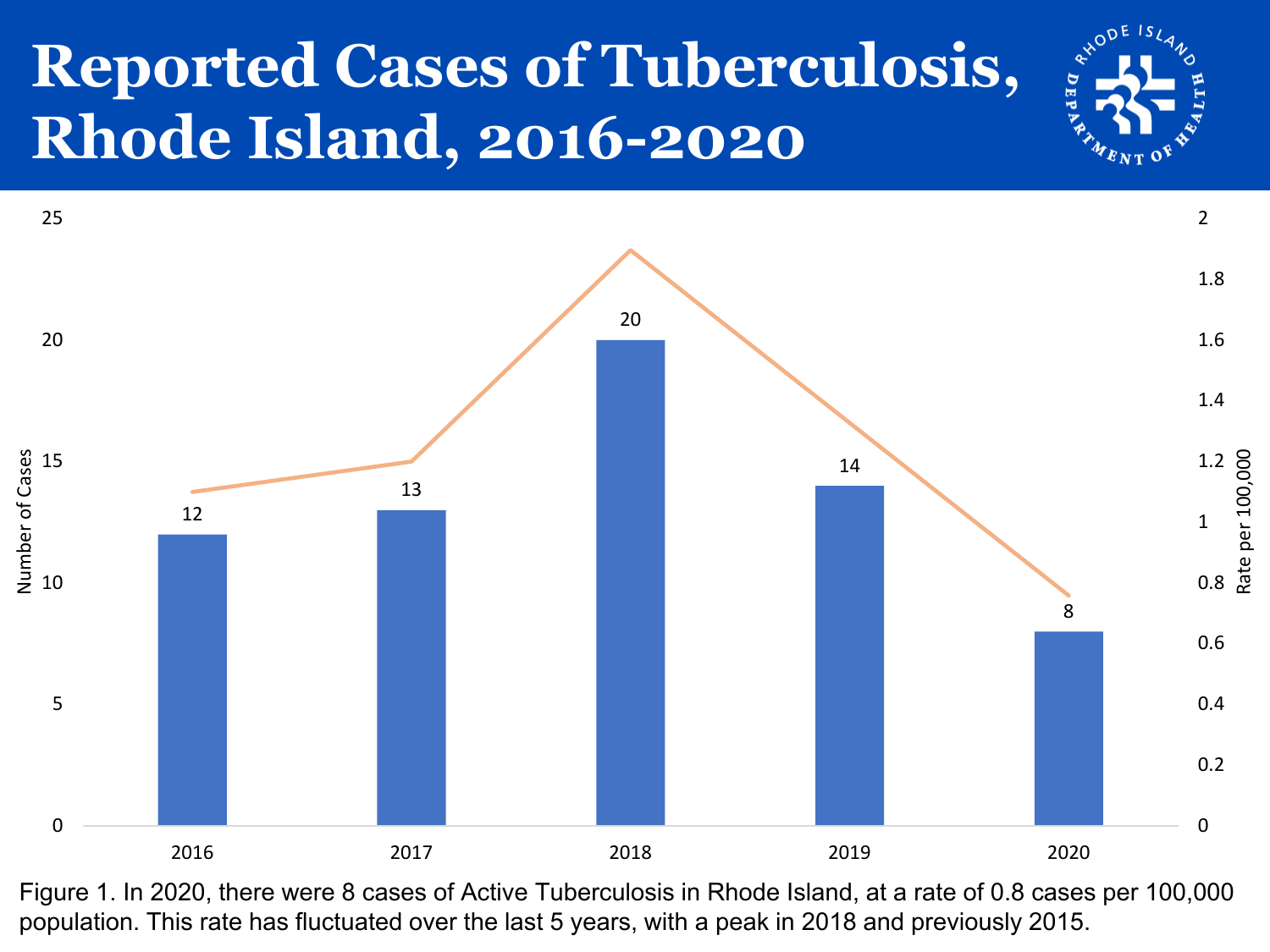#### **Rate of Tuberculosis, by Age Group, Rhode Island, 2020**





Figure 2. In 2020, the highest rates of active Tuberculosis were seen in adults aged 65 and older, at a rate of 2.4 cases per 100,000 population. The second highest rate of infection was among the 25-44 age group, at 1.1 cases per 100,000. In 2020 there were no reported cases in anyone under the age of 25.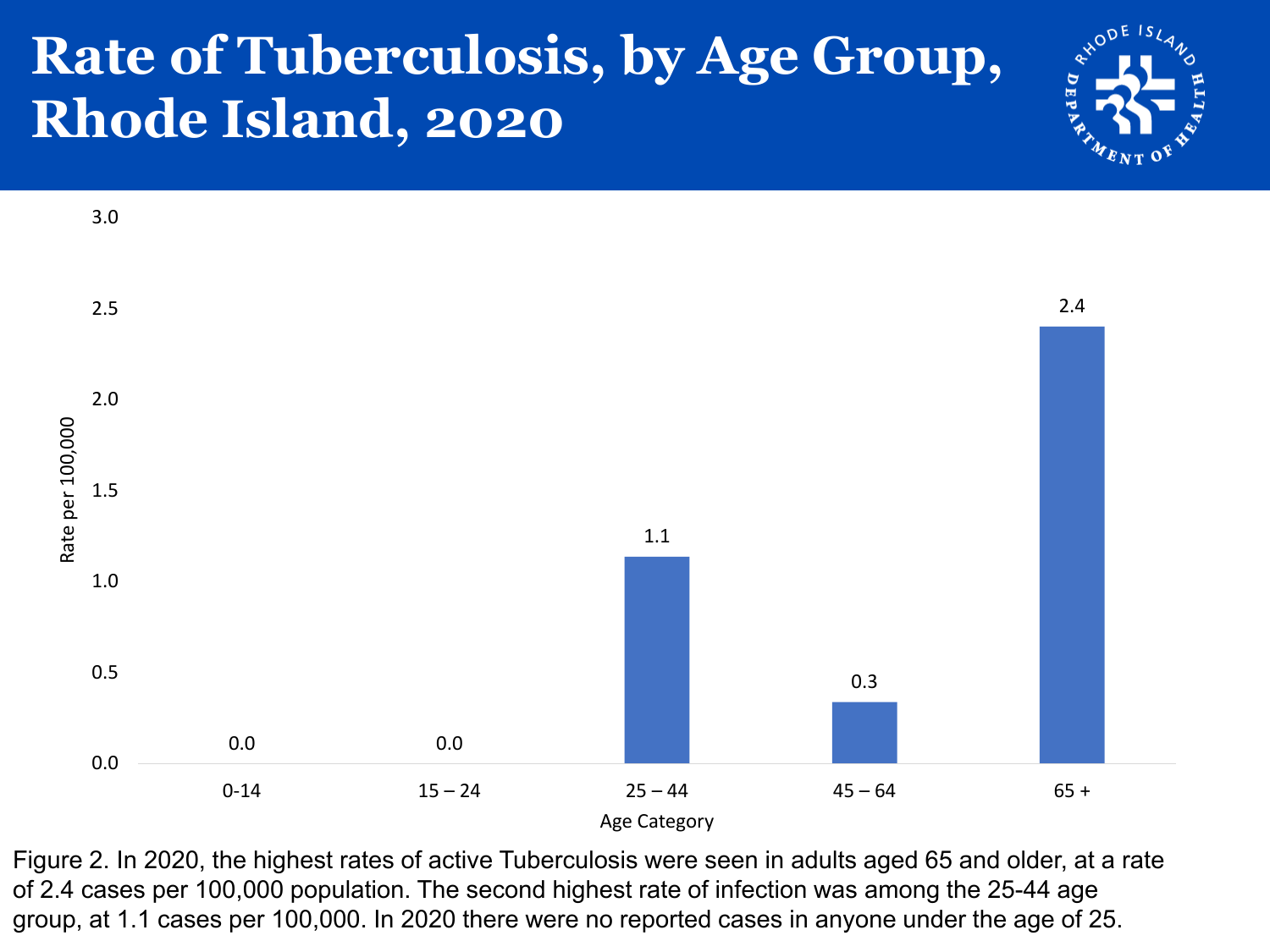# **Rate of Tuberculosis, by Sex, Rhode Island, 2016-2020**





Figure 3. Over the last five years the distribution of Tuberculosis by sex has fluctuated. In 2020, there were 2 female cases and 6 male cases, at a rate of 0.4 and 1.2 cases per 100,000 respectively.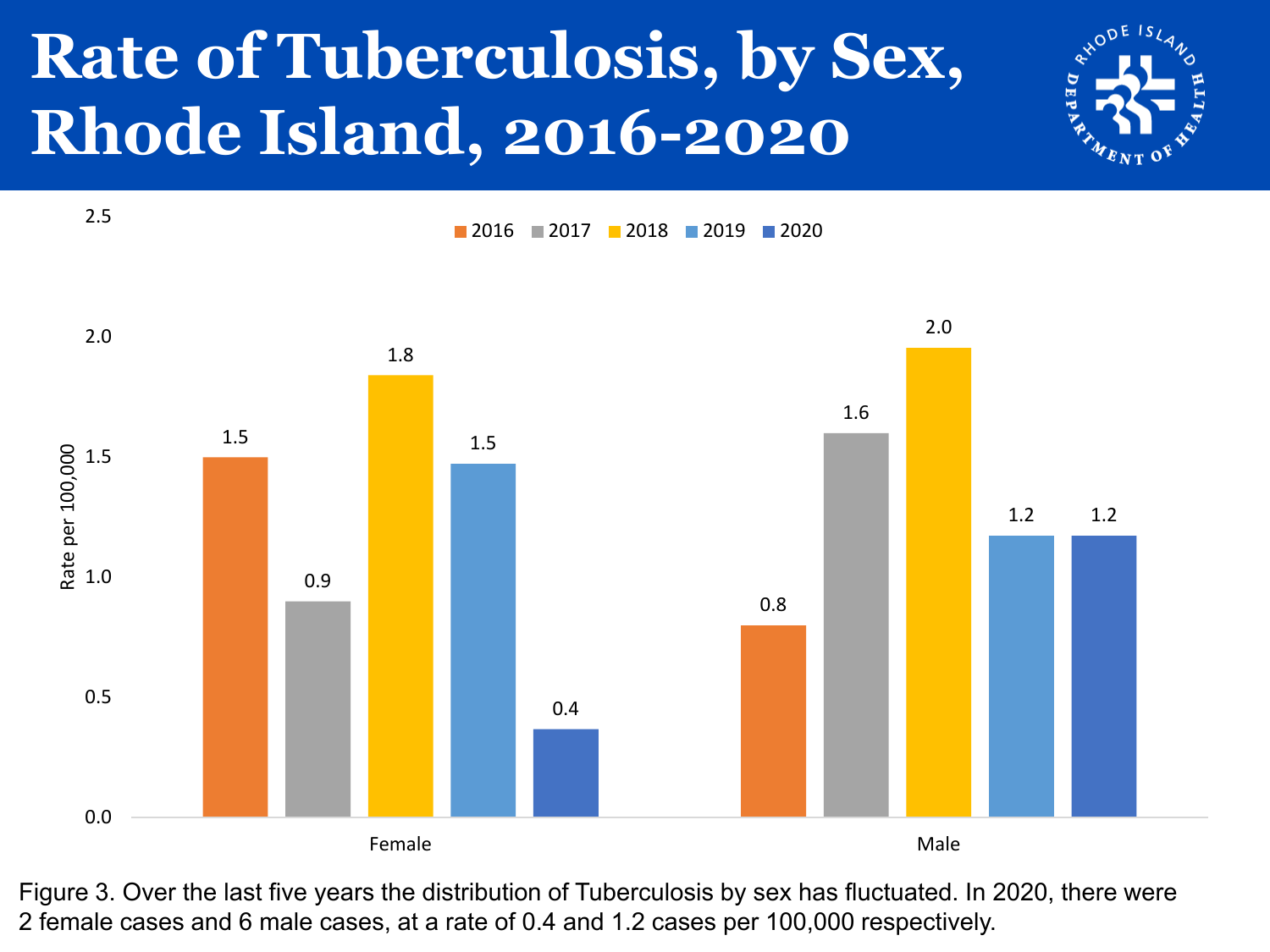## **Rate of Tuberculosis, by County, Rhode Island, 2016-2020**



2016 2017 2018 2019 2020



Figure 4. Providence County typically has the highest rate of reported TB compared to all other counties.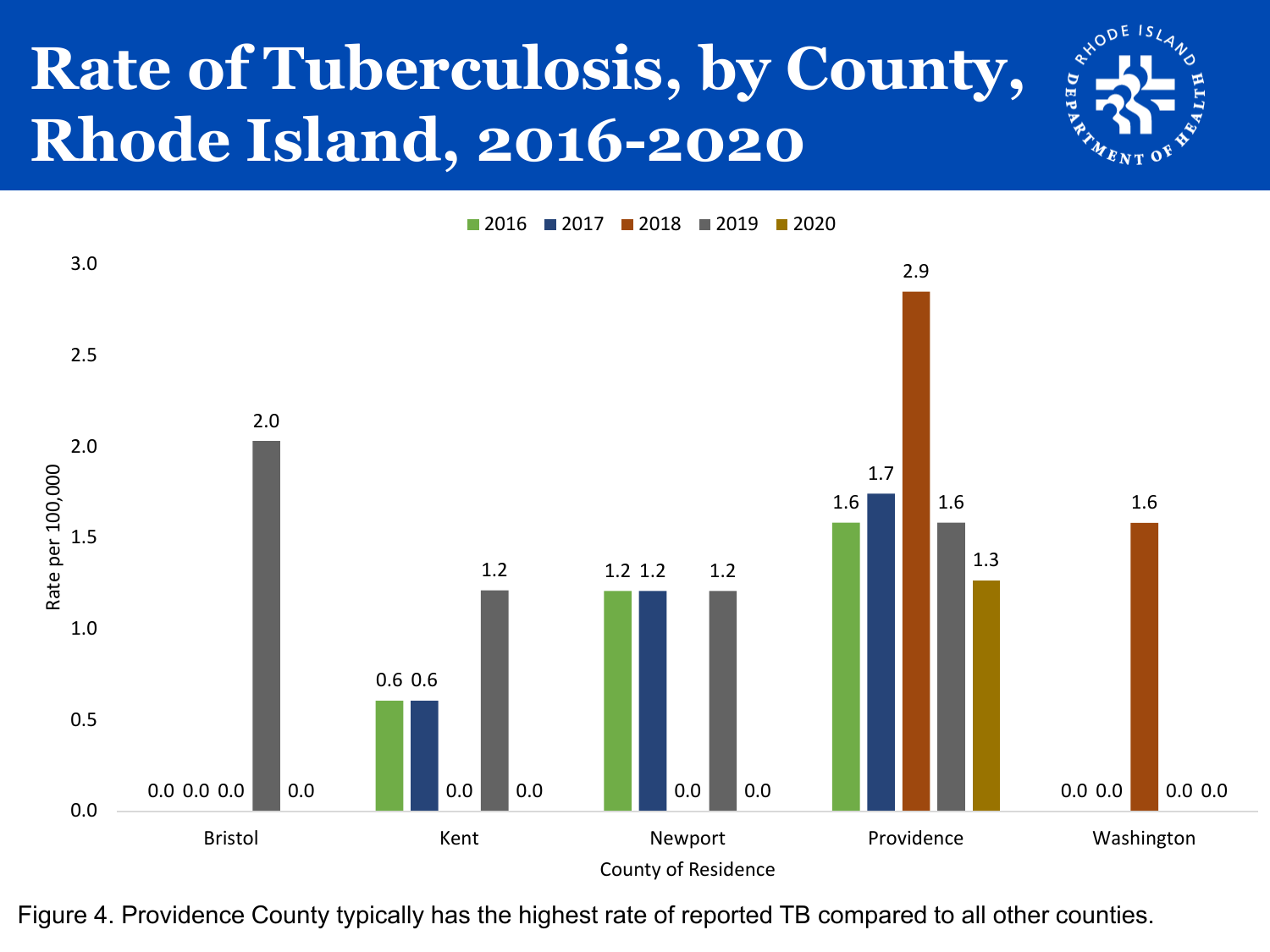#### **Rate of Tuberculosis, by Race/Ethnicity, Rhode Island, 2016-2020**



0.2  $0.1 \overline{)0.5}$  0.0 0.2 4.4 4.4 2.0 2.0 11.6 17.3 7.3 4.7 11.6 4.4 2.7 20.2 2.9 1.3 5.8 0.0 5.0  $\frac{9}{6}$ 10.0 00<br>15.0<br>Per 100<br>Per 100 20.0 25.0 Non-Hispanic White **Non-Hispanic Black** Hispanic or Latino Asian Rate per 100,000 2016 2017 2018 2019 2020

Race/Ethnicity

Figure 5. Between 2016 and 2020 rates of TB were highest among the Non-Hispanic Asian population. In the last five years no cases have been reported in the American Indian/Alaska Native or Native Hawaiian/Pacific Islander demographic groups.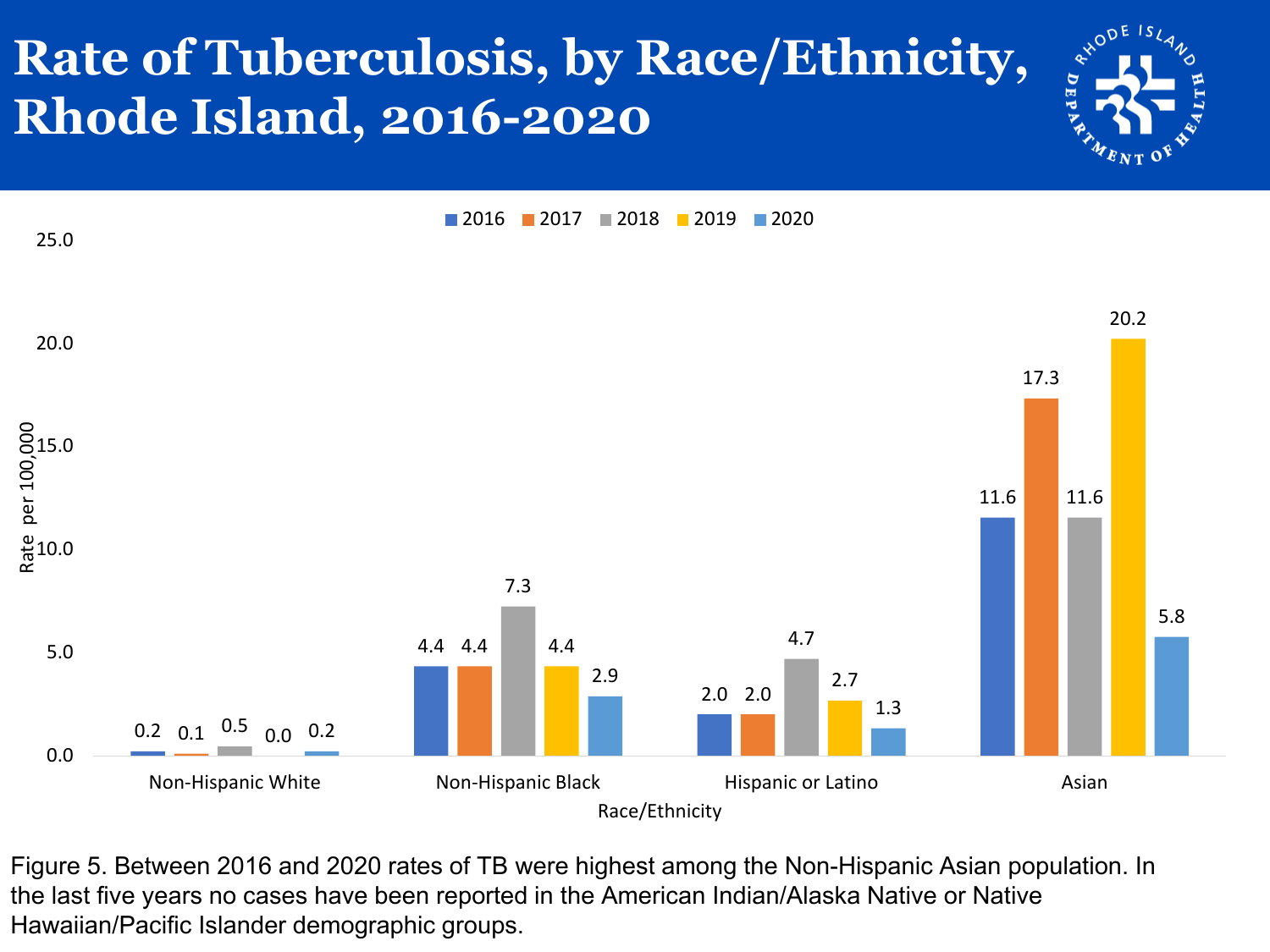#### **Tuberculosis Frequency and Rate, Rhode Island, 2016-2020**



| Table 1. Frequency by Year |      |      |      |      |      |  |  |
|----------------------------|------|------|------|------|------|--|--|
|                            | 2016 | 2017 | 2018 | 2019 | 2020 |  |  |
| Number of<br>Cases         |      |      | 20   | 14   |      |  |  |

| Table 2. Rate by Year |      |      |      |      |         |  |  |
|-----------------------|------|------|------|------|---------|--|--|
|                       | 2016 | 2017 | 2018 | 2019 | 2020    |  |  |
| Rate per<br>100,000   | 1.1  |      | 1.9  | 1.3  | $0.8\,$ |  |  |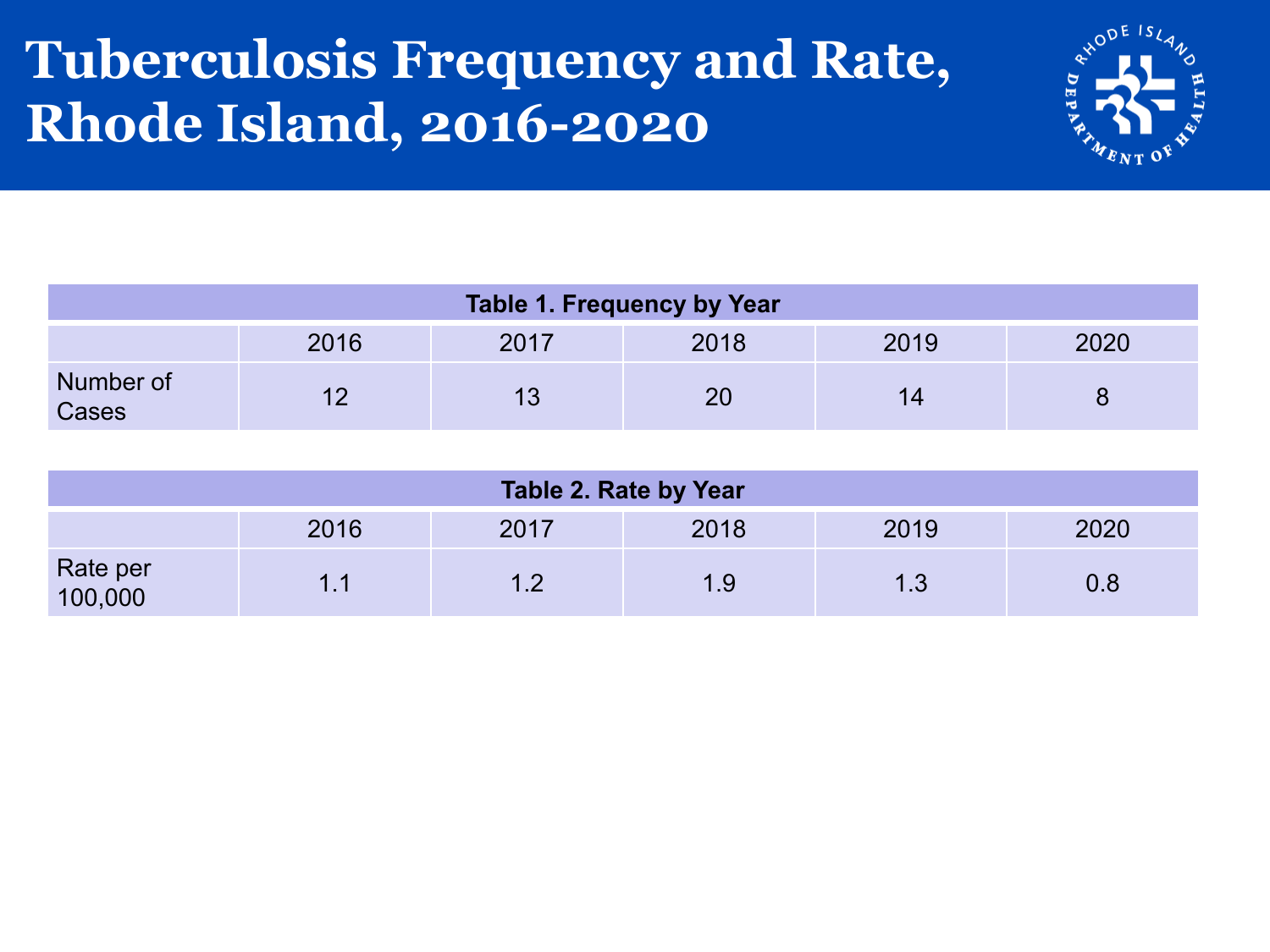#### **Tuberculosis Frequency & Rate, by Age Group, Rhode Island, 2016-2020**



| Table 3. Frequency by Age Group and Year |                |      |      |      |      |  |  |
|------------------------------------------|----------------|------|------|------|------|--|--|
|                                          | 2016           | 2017 | 2018 | 2019 | 2020 |  |  |
| $0 - 14$                                 | 1              |      | O    | 0    |      |  |  |
| $15 - 24$                                | $\overline{2}$ |      | 0    | 0    |      |  |  |
| $25 - 44$                                | 3              | 3    | 6    | 6    | 3    |  |  |
| 45-64                                    | 3              | 5    | 7    | 4    |      |  |  |
| $\geq 65$                                | 3              | 3    | 7    | 4    |      |  |  |
| Total                                    | 12             | 13   | 20   | 14   | 8    |  |  |

| Table 4. Rate by Age Group and Year |      |      |      |      |      |  |  |  |
|-------------------------------------|------|------|------|------|------|--|--|--|
|                                     | 2016 | 2017 | 2018 | 2019 | 2020 |  |  |  |
| $0 - 14$                            | 0.6  | 0.6  | 0.0  | 0.0  | 0.0  |  |  |  |
| $15 - 24$                           | 1.3  | 0.6  | 0.0  | 0.0  | 0.0  |  |  |  |
| 25-44                               | 1.1  | 1.1  | 2.3  | 2.3  | 1.1  |  |  |  |
| 45-64                               | 1.0  | 1.7  | 2.4  | 1.4  | 0.3  |  |  |  |
| >65                                 | 1.8  | 1.8  | 4.2  | 2.4  | 2.4  |  |  |  |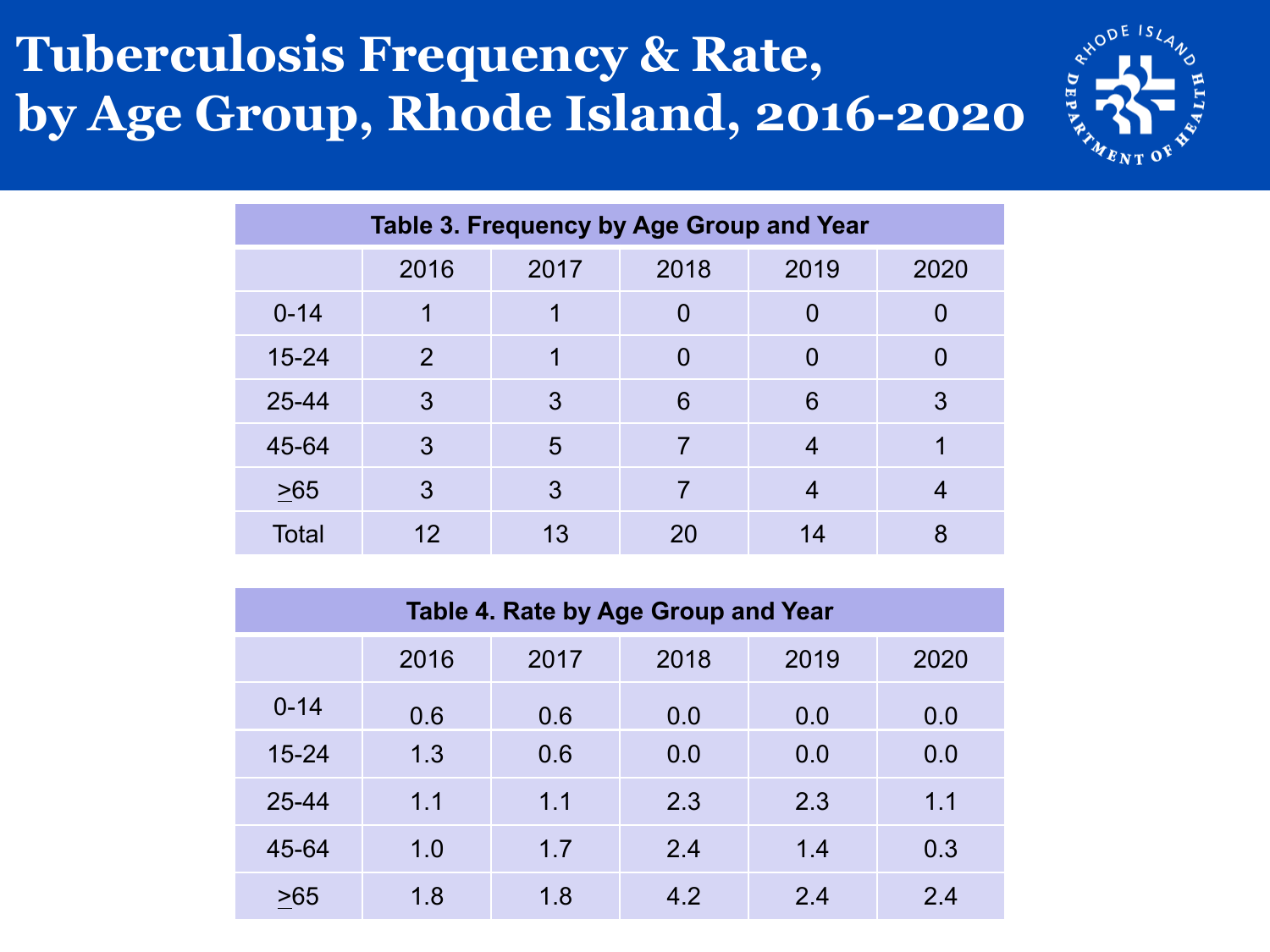#### **Tuberculosis Frequency and Rate, by Sex, Rhode Island, 2016-2020**



| Table 5. Frequency by Sex and Year |                                      |    |    |    |   |  |  |  |
|------------------------------------|--------------------------------------|----|----|----|---|--|--|--|
|                                    | 2018<br>2016<br>2017<br>2019<br>2020 |    |    |    |   |  |  |  |
| Female                             | 8                                    | 5  | 10 |    |   |  |  |  |
| <b>Male</b>                        | 4                                    |    | 10 | 6  | 6 |  |  |  |
| Total                              | 12                                   | 13 | 20 | 14 |   |  |  |  |

| Table 6. Rate by Sex and Year |                                      |     |     |     |     |  |  |
|-------------------------------|--------------------------------------|-----|-----|-----|-----|--|--|
|                               | 2018<br>2019<br>2016<br>2020<br>2017 |     |     |     |     |  |  |
| Female                        | 1.5                                  | 0.9 | 1.8 | 1.5 | 0.4 |  |  |
| <b>Male</b>                   | 0.8                                  | 1.6 | 2.0 | 1.2 | 12  |  |  |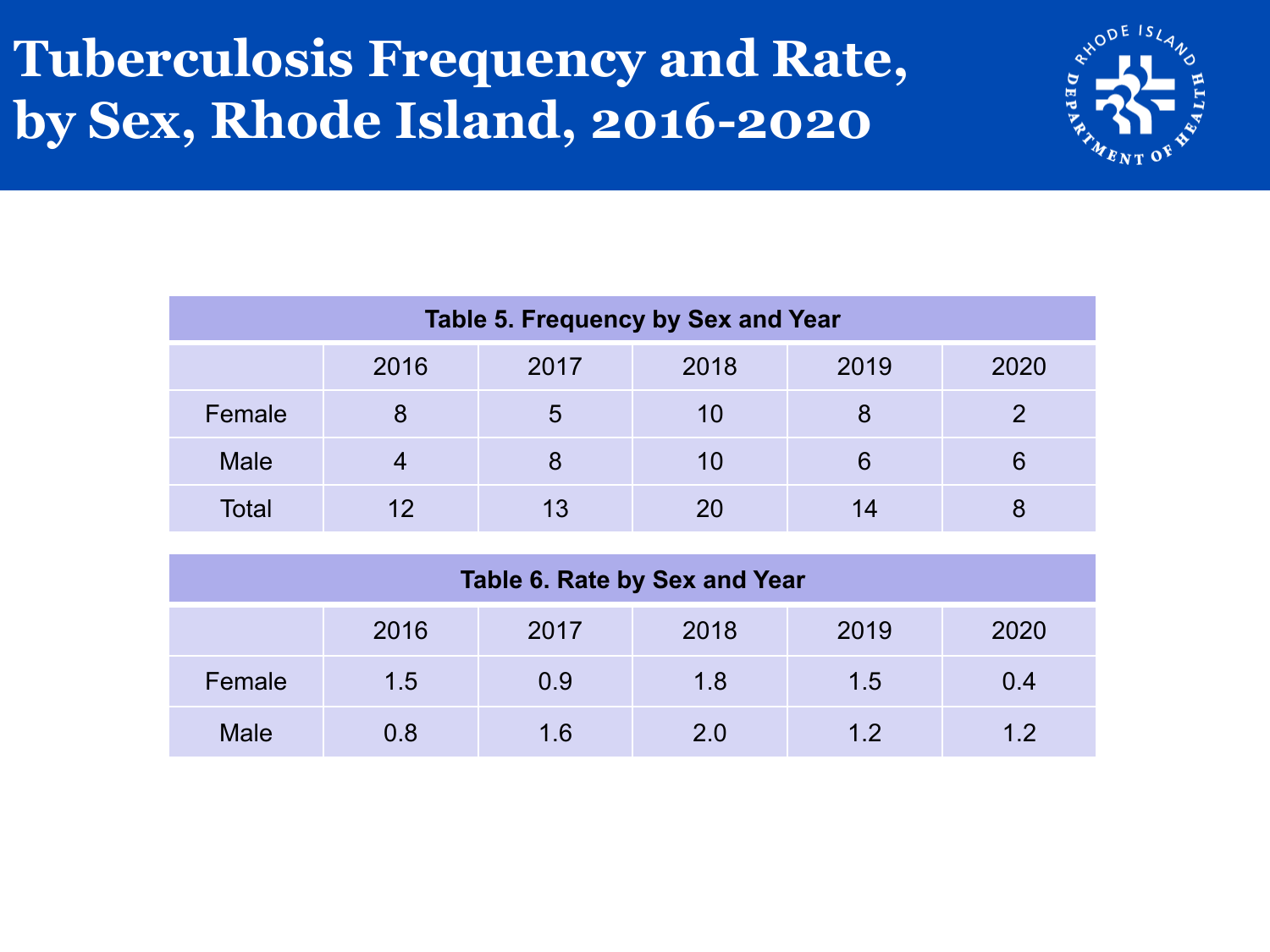# **Tuberculosis Frequency & Rate, by County, Rhode Island, 2016-2020**

| <b>Table 7. Frequency by County and Year</b> |          |                              |                |          |          |  |  |  |  |
|----------------------------------------------|----------|------------------------------|----------------|----------|----------|--|--|--|--|
|                                              | 2016     | 2018<br>2019<br>2017<br>2020 |                |          |          |  |  |  |  |
| <b>Bristol</b>                               | 0        | 0                            | 0              | 1        | 0        |  |  |  |  |
| Kent                                         | 1        | 2<br>1<br>$\overline{0}$     |                | $\Omega$ |          |  |  |  |  |
| <b>Newport</b>                               | 1        | 1                            | $\overline{0}$ | 1        | $\Omega$ |  |  |  |  |
| Providence                                   | 10       | 11                           | 18             | 10       | 8        |  |  |  |  |
| Washington                                   | $\Omega$ | 0                            | $\overline{2}$ | 0        |          |  |  |  |  |
| <b>All Counties</b>                          | 12       | 13                           | 20             | 14       | 8        |  |  |  |  |

| Table 8. Rate by County and Year |      |      |      |      |      |  |  |
|----------------------------------|------|------|------|------|------|--|--|
|                                  | 2016 | 2017 | 2018 | 2019 | 2020 |  |  |
| <b>Bristol</b>                   | 0.0  | 0.0  | 0.0  | 2.0  | 0.0  |  |  |
| Kent                             | 0.6  | 0.6  | 0.0  | 1.2  | 0.0  |  |  |
| <b>Newport</b>                   | 1.2  | 1.2  | 0.0  | 1.2  | 0.0  |  |  |
| Providence                       | 1.6  | 1.7  | 2.9  | 1.6  | 1.3  |  |  |
| Washington                       | 0.0  | 0.0  | 1.6  | 0.0  | 0.0  |  |  |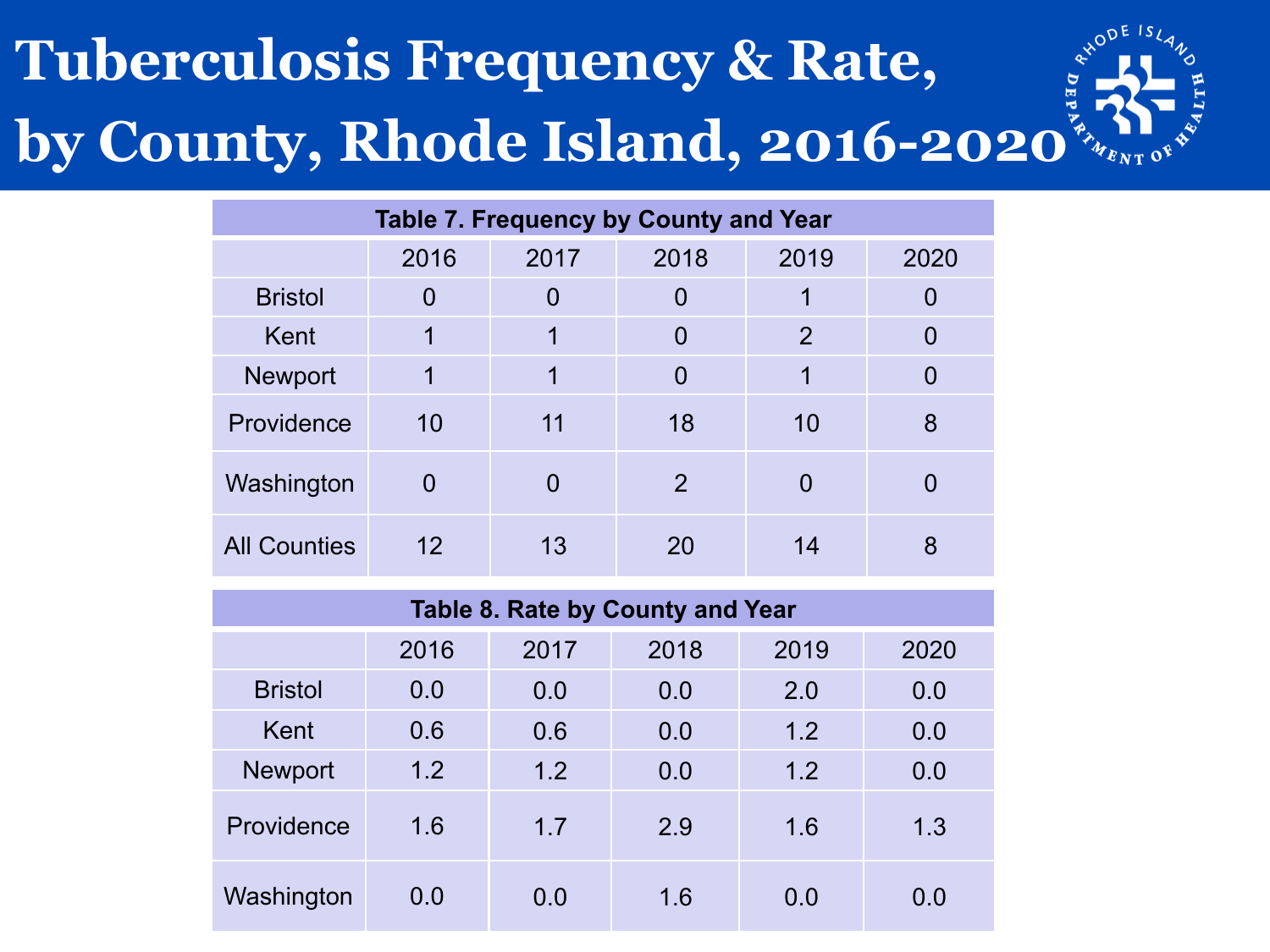#### **Tuberculosis Frequency & Rate, by Race/Ethnicity, Rhode Island, 2016-2020**



| Table 9. Frequency by Race/Ethnicity and Year |      |          |          |      |                |  |  |
|-----------------------------------------------|------|----------|----------|------|----------------|--|--|
|                                               | 2016 | 2017     | 2018     | 2019 | 2020           |  |  |
| <b>Non-Hispanic White</b>                     | 2    |          | 4        | 0    | $\overline{2}$ |  |  |
| Non-Hispanic Black                            | 3    | 3        | 5        | 3    | 2              |  |  |
| <b>Hispanic or Latino</b>                     | 3    | 3        | 7        | 4    | 2              |  |  |
| <b>Asian</b>                                  | 4    | 6        | 4        | 7    | $\overline{2}$ |  |  |
| Am Indian/AK Native                           |      | $\Omega$ | $\Omega$ | 0    |                |  |  |
| <b>HI Native/Pacific</b><br><b>Islander</b>   |      |          |          |      |                |  |  |

| Table 10. Rate by Race/Ethnicity and Year   |      |      |      |      |      |  |  |  |
|---------------------------------------------|------|------|------|------|------|--|--|--|
|                                             | 2016 | 2017 | 2018 | 2019 | 2020 |  |  |  |
| <b>Non-Hispanic White</b>                   | 0.2  | 0.1  | 0.5  | 0.0  | 0.2  |  |  |  |
| Non-Hispanic Black                          | 4.4  | 4.4  | 7.3  | 4.4  | 2.9  |  |  |  |
| <b>Hispanic or Latino</b>                   | 2.0  | 2.0  | 4.7  | 2.7  | 1.3  |  |  |  |
| Asian                                       | 11.6 | 17.3 | 11.6 | 20.2 | 5.8  |  |  |  |
| Am Indian/AK Native                         | 0.0  | 0.0  | 0.0  | 0.0  | 0.0  |  |  |  |
| <b>HI Native/Pacific</b><br><b>Islander</b> | 0.0  | 0.0  | 0.0  | 0.0  | 0.0  |  |  |  |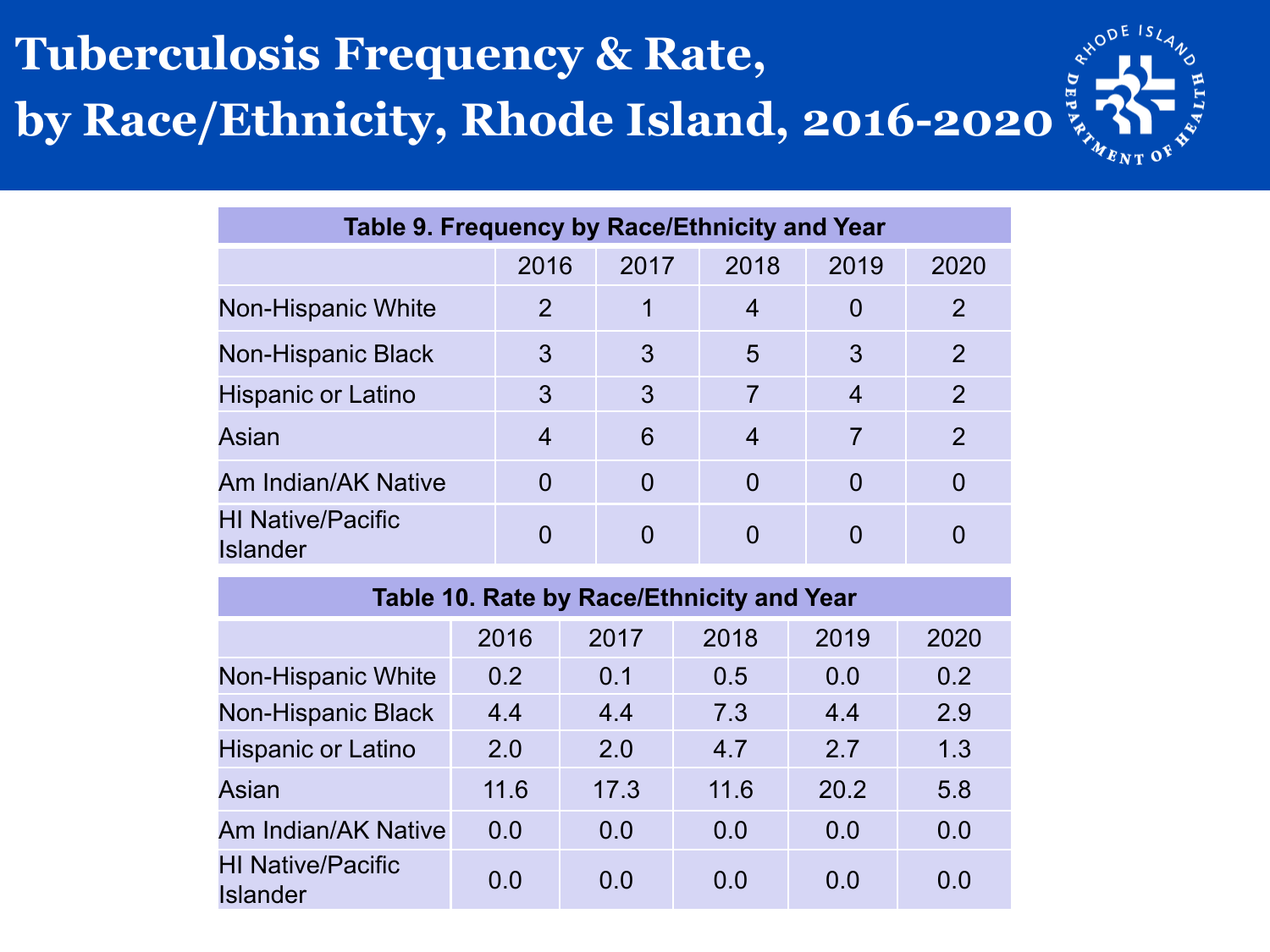### **Notes on Data**



- Rates calculated per 100,000 population.
- Population denominator for 2017-2020 data based on 2016 U.S. Census Population Data.
- Population denominator for 2016 and prior data based on 2010 U.S. Census Population Data.